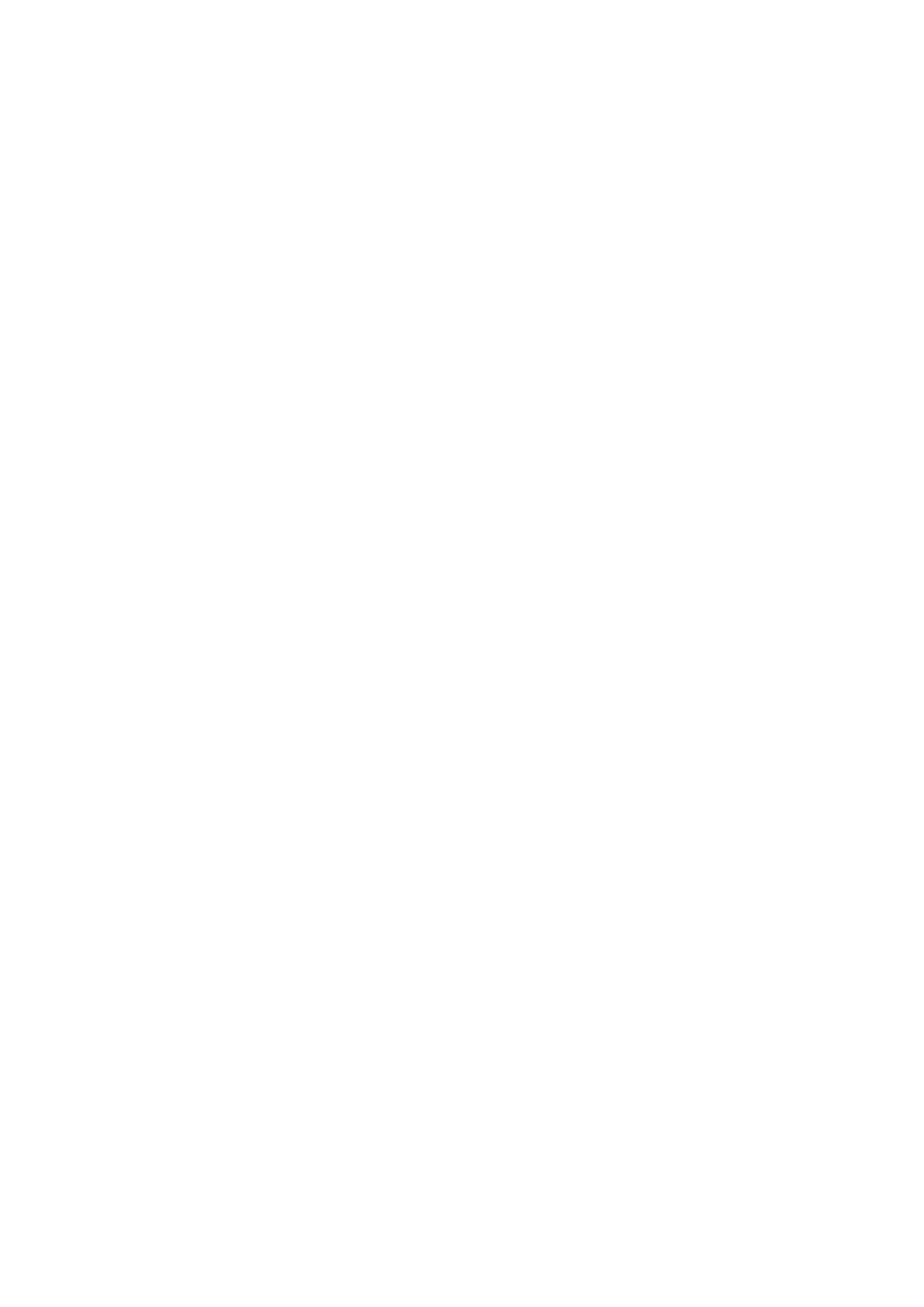

Ellan Vannin

# **COMPANY AND BUSINESS NAMES ETC ACT 2012**

# Index

| <b>Section</b><br><b>PART 1 - INTRODUCTORY</b><br><u> 1989 - Johann Stoff, amerikansk politiker (* 1908)</u> |  | Page |
|--------------------------------------------------------------------------------------------------------------|--|------|
|                                                                                                              |  | 5    |
| 1                                                                                                            |  |      |
| $\overline{2}$                                                                                               |  |      |
| 3                                                                                                            |  |      |
| 4                                                                                                            |  |      |
| 5                                                                                                            |  |      |
| 6                                                                                                            |  |      |
| 7                                                                                                            |  |      |
| 8                                                                                                            |  |      |
| 9                                                                                                            |  |      |
| 10                                                                                                           |  |      |
| 11                                                                                                           |  |      |
| 12                                                                                                           |  |      |
| 13                                                                                                           |  |      |
| 14                                                                                                           |  |      |
| <b>SCHEDULE</b>                                                                                              |  | 17   |
| <b>AMENDMENT OF ENACTMENTS</b>                                                                               |  | 17   |

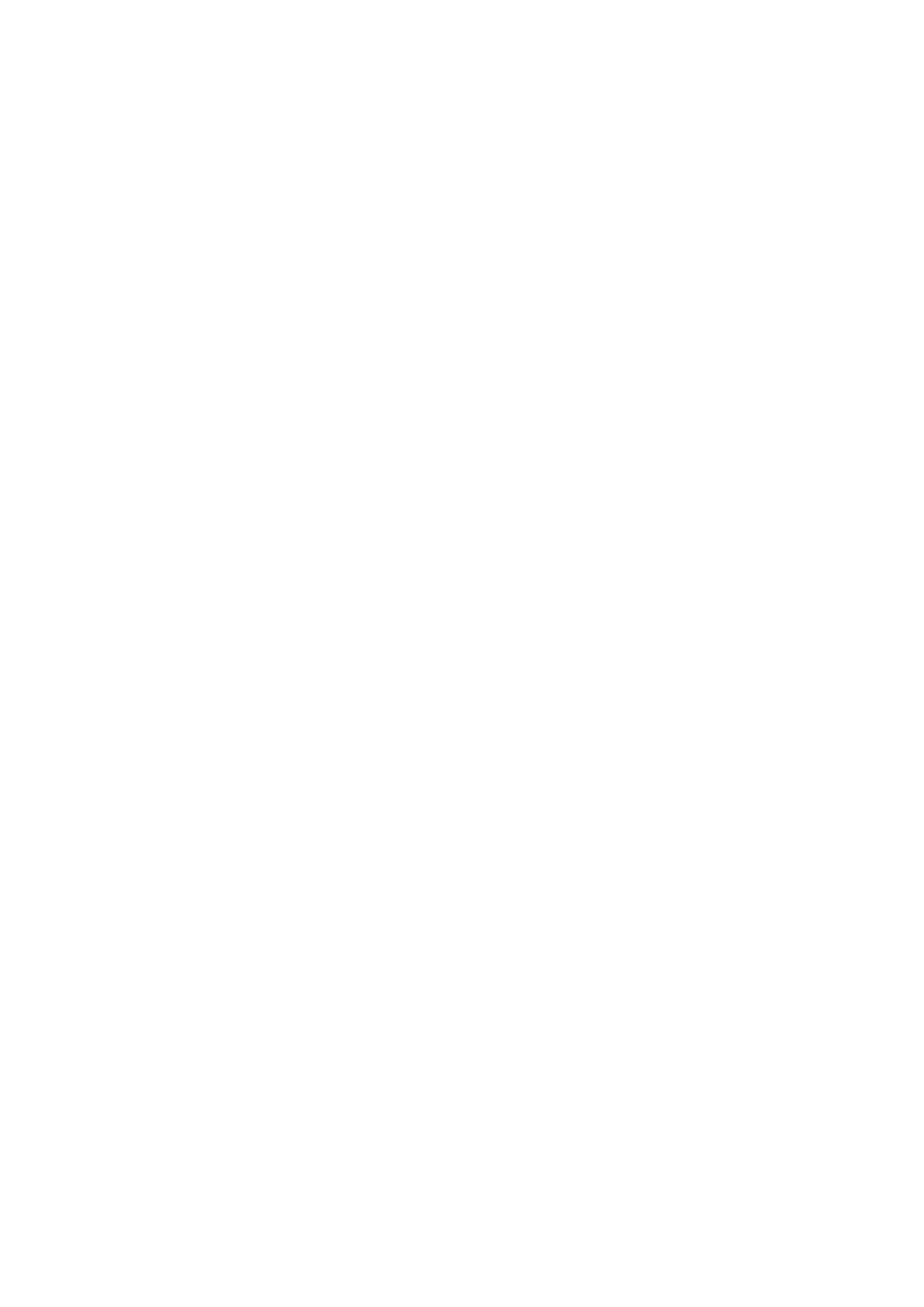

# **COMPANY AND BUSINESS NAMES ETC ACT 2012**

*Signed in Tynwald: 11 December 2012 Received Royal Assent: 11 December 2012 Announced to Tynwald: 11 December 2012*

**AN ACT** to make provision about the names of certain bodies and businesses; and for connected purposes.

<span id="page-4-0"></span>**BE IT ENACTED** by the Queen's Most Excellent Majesty, by and with the advice and consent of the Council and Keys in Tynwald assembled, and by the authority of the same, as follows:—

# **PART 1 – INTRODUCTORY**

# <span id="page-4-1"></span>**1 Short title**

The short title of this Act is the Company and Business Names etc Act 2012.

# <span id="page-4-2"></span>**2 Commencement**

- (1) This Act (other than section [1](#page-4-1) and this section) comes into operation on the day appointed by the Treasury and different days may be appointed for different provisions and different purposes.
- (2) An order under subsection (1) may make transitional and saving provisions which the Treasury considers necessary or expedient.

# <span id="page-4-3"></span>**3 Interpretation**

 $(1)$  In this Act  $-$ 

#### "**appropriate name approval authority**" means —

(a) in the case of a person in respect of which this Act applies specified in section [4\(1\)\(](#page-5-1)a), (c), (e), (f) and (g), the Department of Economic Development;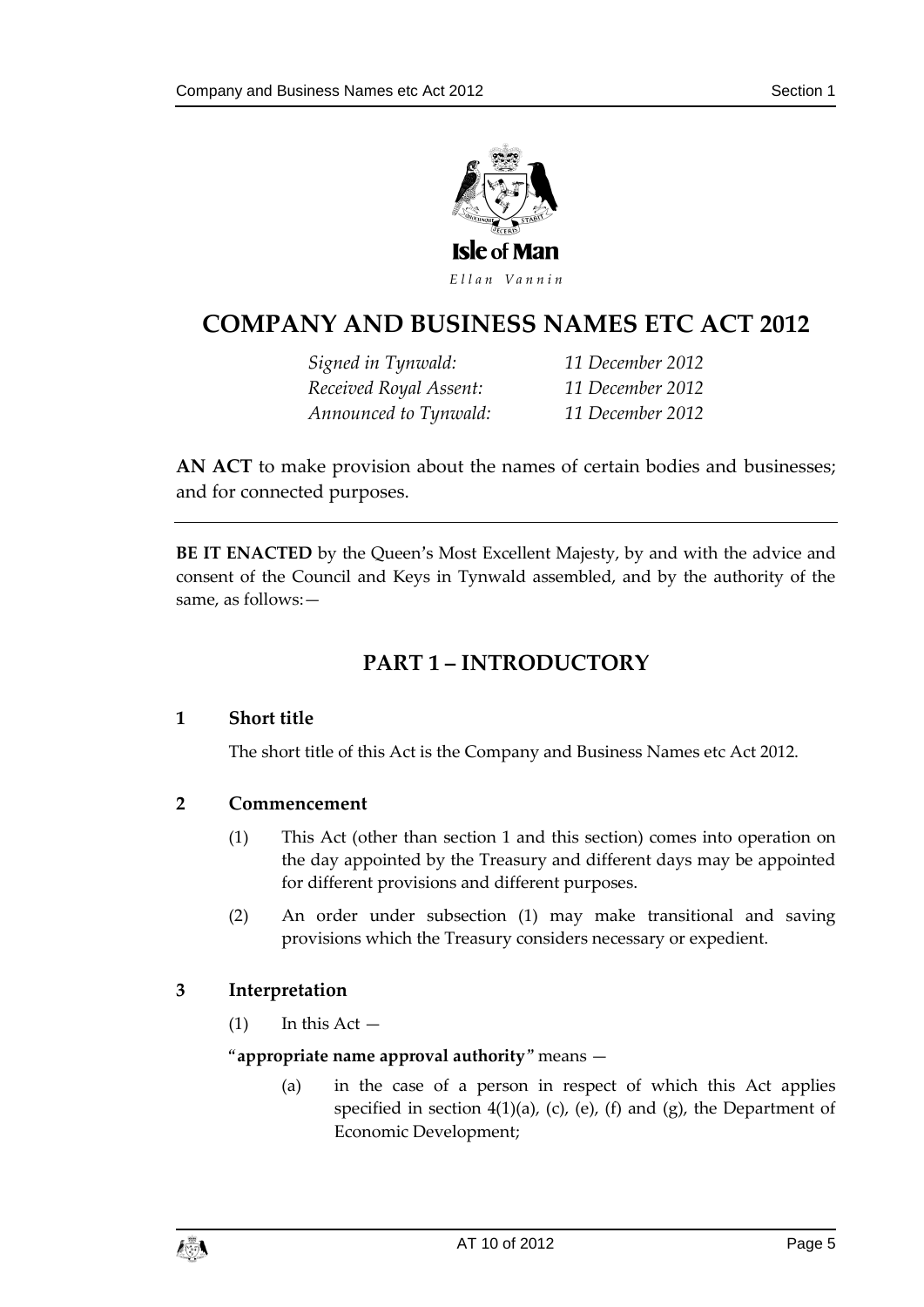- (b) in the case of a person in respect of which this Act applies specified in section [4\(1\)\(](#page-5-1)b), the Registrar of Companies appointed under section 205 of the *Companies Act 2006*<sup>1</sup> ;
- (c) in the case of a person in respect of which this Act applies specified in section [4\(1\)\(](#page-5-1)d), the Registrar of Foundations appointed under section 46 of the *Foundations Act 2011*<sup>2</sup> ;
- "**person in respect of which this Act applies**" has the meaning given by section [4\(1\);](#page-5-1)

"**prescribed**" means prescribed by regulations made under section [12.](#page-14-0)

- (2) The Treasury may by order amend the definition of "appropriate name approval authority" in subsection (1).
- (3) An order under subsection (2) may not come into operation unless it is approved by Tynwald.

### <span id="page-5-1"></span><span id="page-5-0"></span>**4 Persons in respect of which this Act applies**

- (1) This Act applies to the following (each a "**person in respect of which this Act applies**") ―
	- (a) a company to which the Companies Acts 1931 to 2004 apply, including ―
		- (i) a company within the meaning of the *Companies Act 1931*<sup>3</sup> ;
		- (ii) an existing company within the meaning of the *Companies Act 1931*;
		- (iii) a company incorporated outside the Island to which Part XI of the *Companies Act 1931* (companies incorporated outside the Island carrying on business within the Island) applies;
		- (iv) a protected cell company within the meaning of the *Protected Cell Companies Act 2004*<sup>4</sup> ;
		- (v) an incorporated cell company within the meaning of the *Incorporated Cell Companies Act 2010*<sup>5</sup> to which the Companies Acts 1931 to 2004 apply;
		- (vi) an incorporated cell within the meaning of the *Incorporated Cell Companies Act 2010* to which the Companies Acts 1931 to 2004 apply; and
		- (vii) a company continued in the Island under Part 1 of the *Companies (Transfer of Domicile) Act 1998*<sup>6</sup> ;



<sup>-</sup> $1 c 13$ 

<sup>2</sup> c.17

<sup>3</sup> XIII p.235

<sup>4</sup> c.1

<sup>5</sup> c.13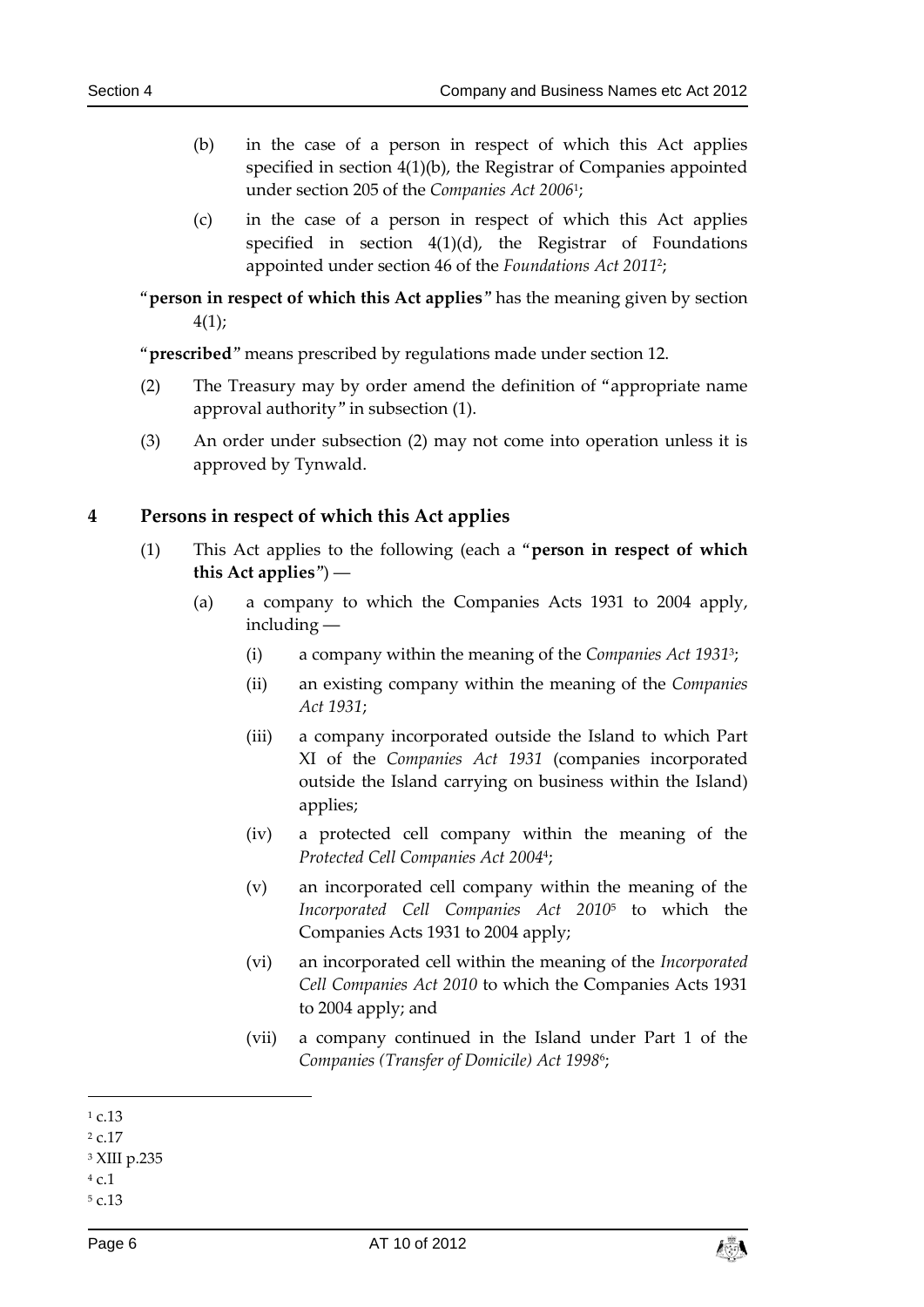- (b) a company to which the *Companies Act 2006* applies, including ―
	- (i) a company within the meaning of the *Companies Act 2006*;
	- (ii) a protected cell company within the meaning of the *Companies Act 2006*;
	- (iii) an incorporated cell company within the meaning of the *Incorporated Cell Companies Act 2010* to which the *Companies Act 2006* applies;
	- (iv) an incorporated cell within the meaning of the *Incorporated Cell Companies Act 2010* to which the *Companies Act 2006* applies;
- (c) a limited liability company to which the *Limited Liability Companies Act 1996*<sup>7</sup> applies;
- (d) a foundation to which the *Foundations Act 2011* applies;
- (e) a limited partnership to which Part II of the *Partnership Act 1909*<sup>8</sup> applies;
- (f) a society to which the Industrial and Building Societies Acts 1892 to 1955 apply;
- (g) a firm or person required to be registered under the Registration of Business Names Acts 1918**<sup>9</sup>** and 1954**<sup>10</sup>** .
- (2) The Treasury may by order amend subsection (1) to add persons to or remove persons from the list of persons in respect of which this Act applies.
- (3) An order under subsection (2) may not come into operation unless it is approved by Tynwald.

# <span id="page-6-1"></span><span id="page-6-0"></span>**5 When name approval is required**

- (1) Subsection (3) applies if an application specified in subsection (2) is made concerning a person in respect of which this Act applies (or who will be or become a person in respect of which this Act applies, if the application specified in subsection (2) is successful).
- (2) The applications referred to in subsection (1) are  $-$ 
	- (a) an application to register a company to which the Companies Acts 1931 to 2004 apply by a name on ―
		- (i) formation as an incorporated company under those Acts;
		- (ii) re-registration under section 16 of the *Companies Act 1931*;
- 1  $6c6$

<sup>10</sup> XVIII p.373



<sup>7</sup> c.19

<sup>8</sup> VIII p.327

<sup>9</sup> X p.279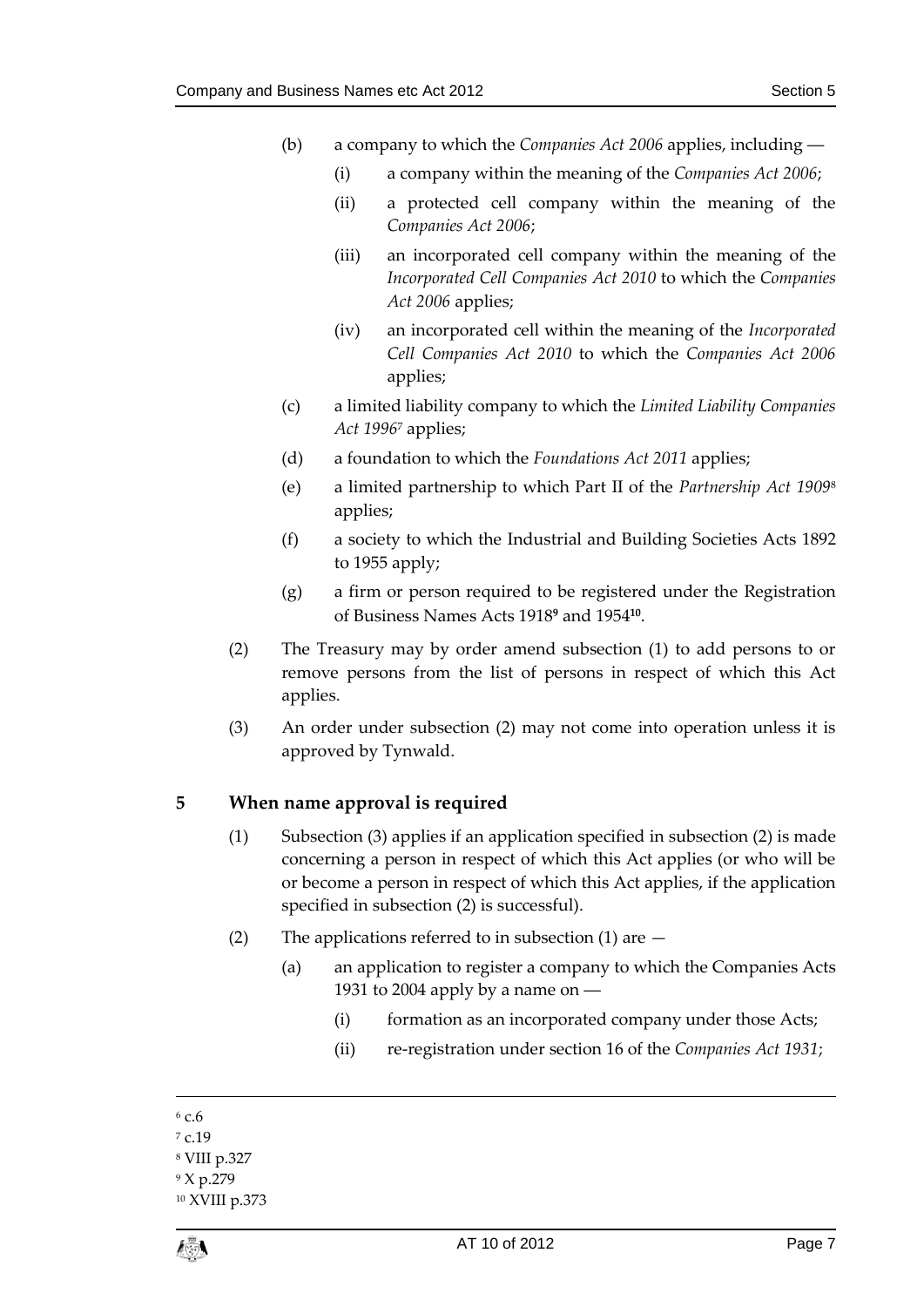- (iii) reconstruction or amalgamation under section 153 of the *Companies Act 1931*;
- (iv) takeover or merger under section 154A of the *Companies Act 1931*;
- (v) establishment of a place of business in the Island for the purposes of Part XI of the *Companies Act 1931*;
- (vi) change of name under the *Companies Act 1931*;
- (vii) continuation under Part 1 of the *Companies (Transfer of Domicile) Act 1998*;
- (viii) incorporation as a protected cell company in accordance with the *Protected Cell Companies Act 2004*;
- (ix) incorporation as an incorporated cell company in accordance with the *Incorporated Cell Companies Act 2010*;
- (x) incorporation as an incorporated cell in accordance with the *Incorporated Cell Companies Act 2010*;
- (b) an application to register a company to which the *Companies Act*  2006 applies under a name on
	- (i) incorporation as a company under that Act;
	- (ii) incorporation as a protected cell company under Part VII of that Act;
	- (iii) re-registration under Part IX of that Act;
	- (iv) merger under Part X of that Act;
	- (v) consolidation under Part X of that Act;
	- (vi) continuation under Part XI of that Act;
	- (vii) change of name under that Act;
	- (viii) incorporation as an incorporated cell company in accordance with the *Incorporated Cell Companies Act 2010*;
	- (ix) incorporation as an incorporated cell in accordance with the *Incorporated Cell Companies Act 2010*;
- (c) an application to register a limited liability company to which the *Limited Liability Companies Act 1996* applies by a name on ―
	- (i) formation under that Act;
	- (ii) change of name under that Act;
- (d) an application to register a foundation to which the *Foundations Act 2011* applies with a name on ―
	- (i) establishment under that Act;
	- (ii) change of name under that Act;
- (e) an application to register a limited partnership to which Part II of the *Partnership Act 1909* applies by a name on ―
	- (i) registration under that Act;

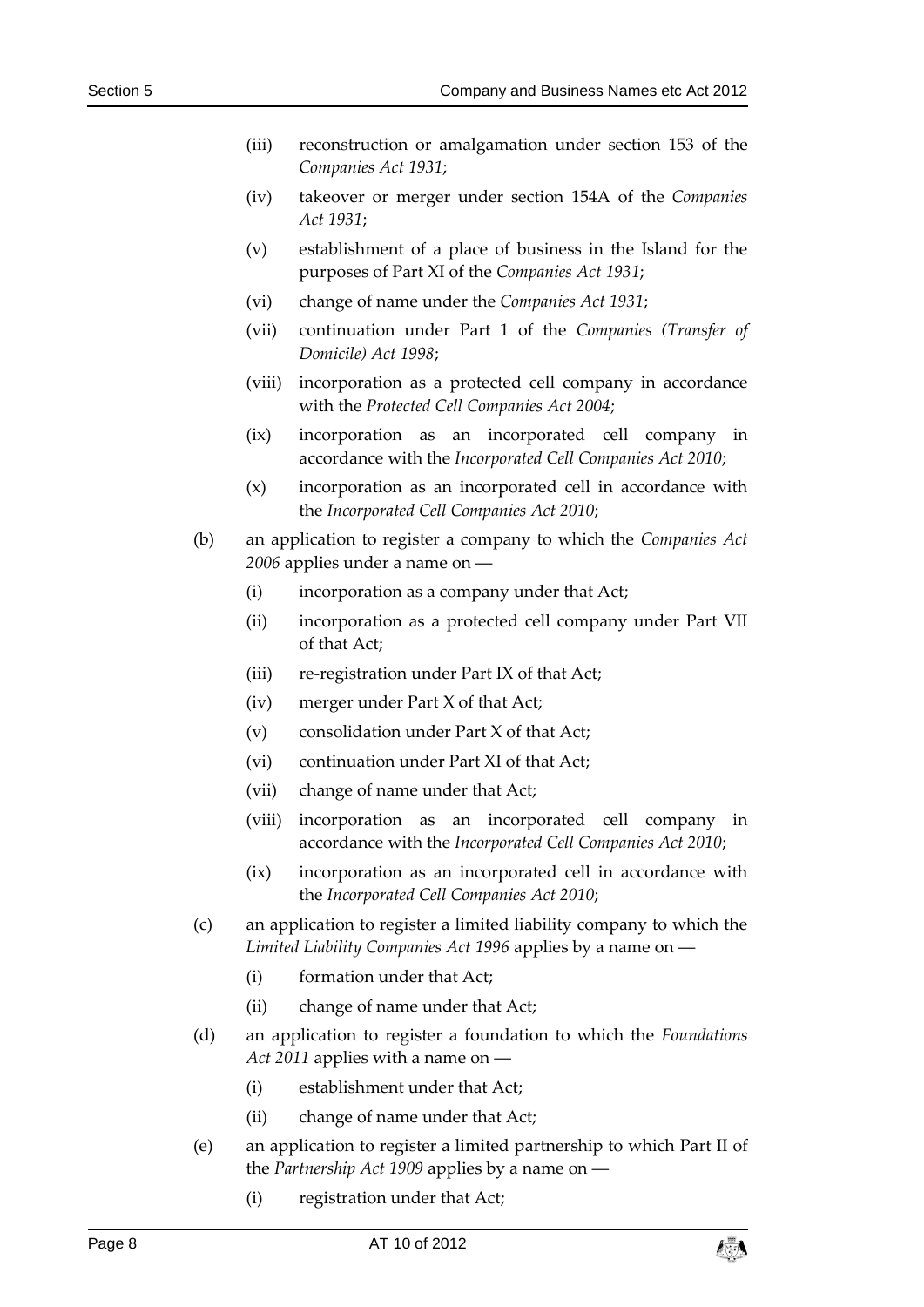- (ii) change of name under that Act;
- (f) an application to register a society to which the Industrial and Building Societies Acts 1892 to 1955 apply under a name on ―
	- (i) registration under those Acts;
	- (ii) change of name under those Acts;
- (g) an application to register the business name of a firm or person to which the Registration of Business Names Acts 1918 and 1954 apply on ―
	- (i) registration under those Acts;
	- (ii) change of name under those Acts.
- (3) In connection with an application referred to in subsection (1), a person in respect of which this Act applies may not be registered by, under or with a name which has not been approved under this Act.
- (4) Accordingly, an application referred to in subsection (1) must include, or be accompanied by, an application for name approval under section *[6](#page-8-0)*.

# <span id="page-8-0"></span>**6 Application for name approval**

- (1) When an application for name approval is required to be made, it must be made to the appropriate name approval authority.
- (2) An application under subsection  $(1)$ 
	- (a) is to be made by the person required by the appropriate name approval authority;
	- (b) is to be in such form as is required by the appropriate name approval authority; and
	- (c) must be accompanied by  $-$ 
		- (i) such documents and information as the appropriate name approval authority requires; and
		- (ii) the prescribed fee.
- (3) A fee paid under subsection (2) is non-refundable, regardless as to whether or not the name is approved.
- (4) Subsections (5) and (6) apply only in respect of companies which are required to be registered in the Island under Part XI of the *Companies Act 1931*.
- (5) The first application under subsection (1) in respect of the company must be for approval of the name under which the company is registered in its jurisdiction of incorporation.
- (6) However, if the application is refused under section [7,](#page-9-0) further application may be made for approval of a name which is different to the name under which the company is registered in its jurisdiction of incorporation.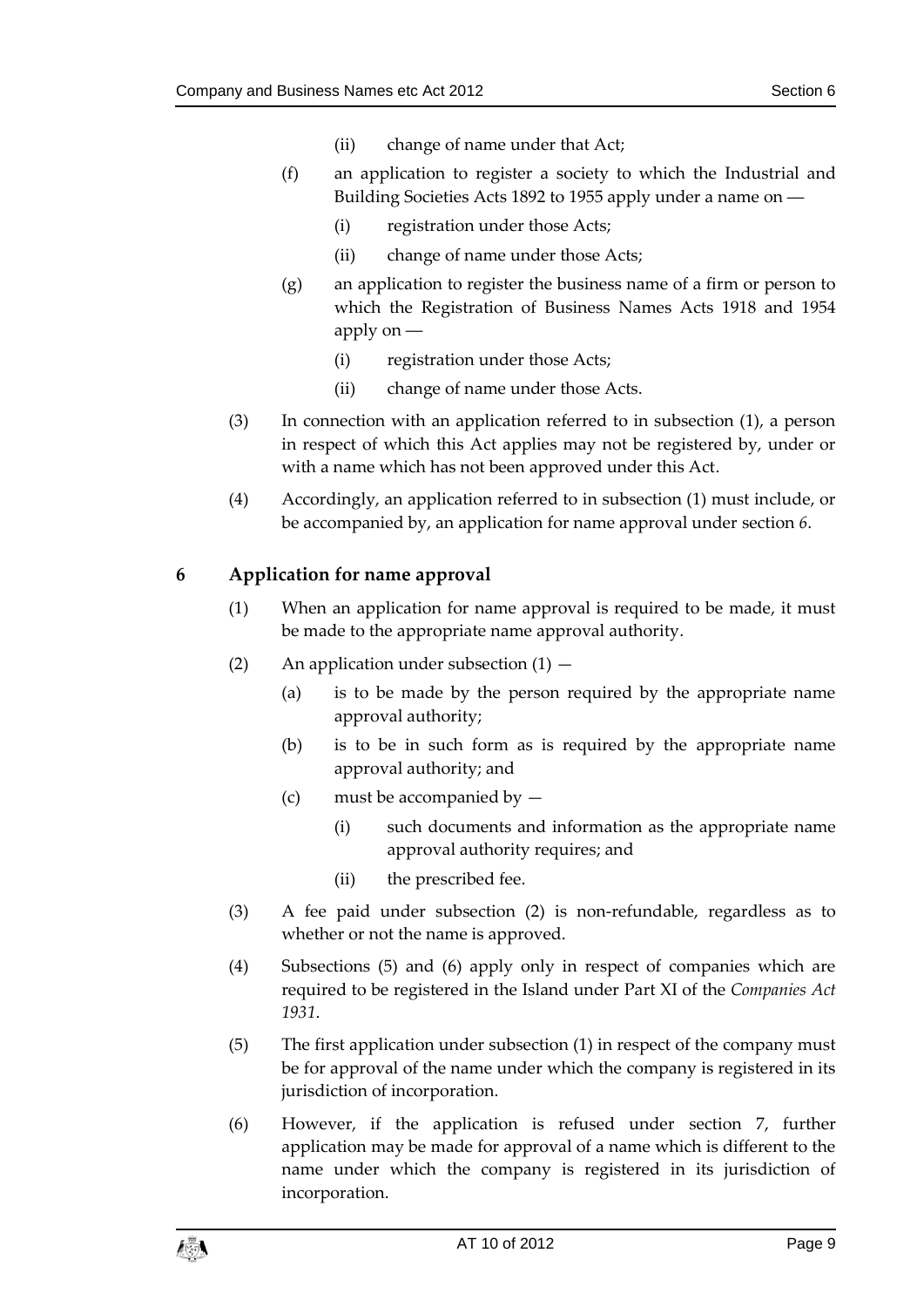# <span id="page-9-2"></span><span id="page-9-0"></span>**7 Name approval**

- (1) In relation to an application under section [6,](#page-8-0) the appropriate name approval authority must ―
	- (a) approve the name, without conditions;
	- (b) approve the name, subject to conditions; or
	- (c) refuse the application.
- (2) The appropriate name approval authority must refuse to approve a name which contravenes this section.
- <span id="page-9-1"></span>(3) A name contravenes this section if ―
	- (a) its use would contravene an enactment;
	- (b) it is identical to the name under which another person in respect of which this Act applies is registered;
	- (c) it is so similar to the name under which another person in respect of which this Act applies is registered that its use would, in the opinion of the appropriate name approval authority, be likely to confuse or mislead;
	- (d) it is identical to name that has been reserved under section [10;](#page-12-0)
	- (e) it is so similar to the name that has been reserved under section [10](#page-12-0) that the use of both names would, in the opinion of the appropriate name approval authority, be likely to confuse or mislead;
	- (f) it contains a restricted word or phrase, unless the appropriate name approval authority has given prior written consent to the use of the word or phrase following consultation with each person specified in regulations made under section [12\(2\)\(](#page-14-2)e) as being a consultee in respect of the word or phrase; or
	- (g) the appropriate name approval authority considers that the name is undesirable.
- (4) Despite subsection (3)(f), the appropriate name approval authority may not give consent if, following the consultation, it considers that in all the circumstances the name is undesirable.
- (5) The appropriate name approval authority must
	- (a) give written notice to the applicant of any decision under subsection (1) to  $-$ 
		- (i) attach conditions to its approval of the name; or
		- (ii) refuse the application; and
	- (b) provide the applicant with a statement of the reasons for the decision.
- (6) Subsection (7) applies if, during a consultation in accordance with subsection  $(3)(f)$ , a consultee is of the view that the name gives or may

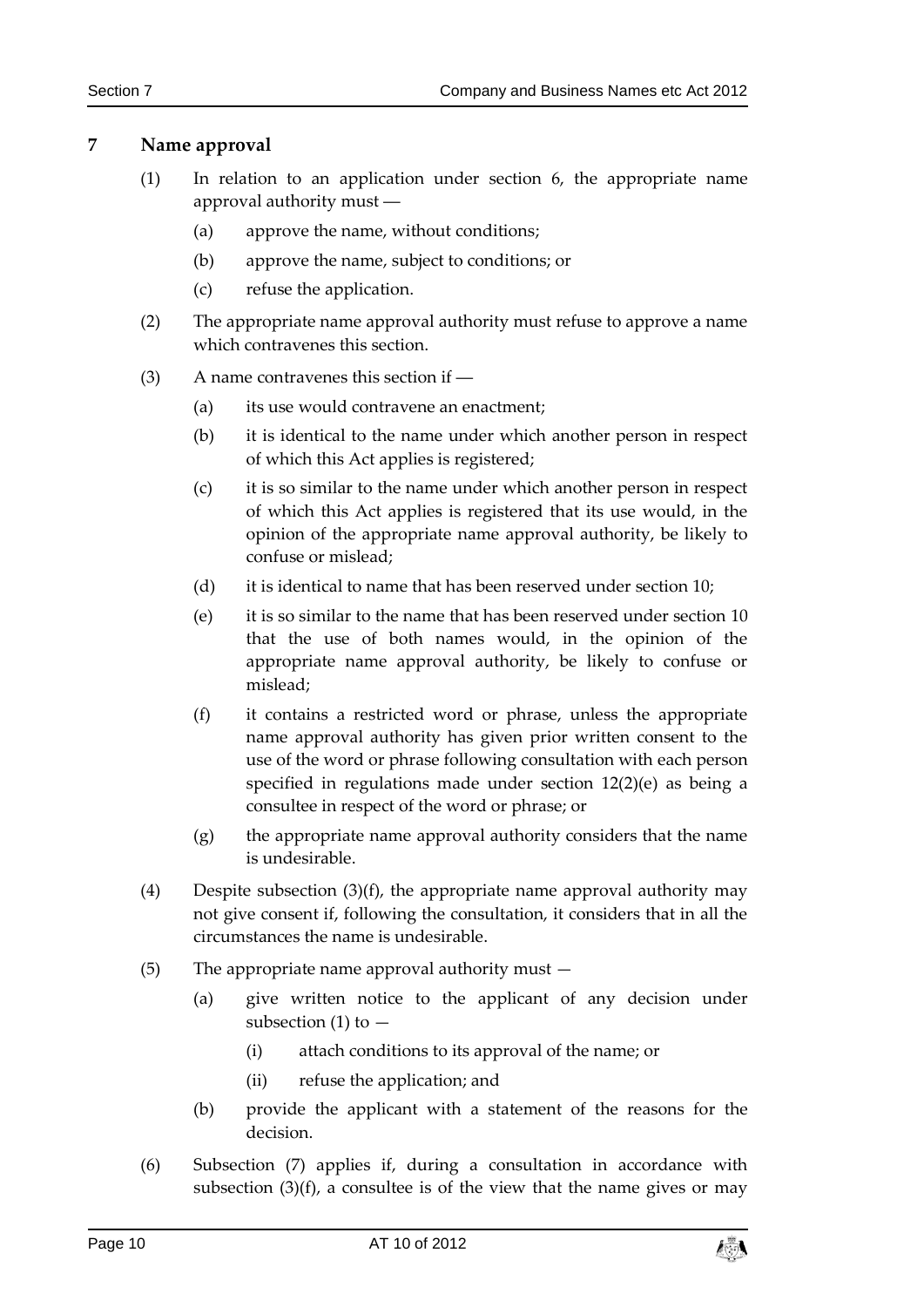give a misleading indication of the nature of the activities, or proposed or expected activities, of the person in respect of which this Act applies.

- (7) If an appropriate name approval authority approves a name which contains a restricted word or phrase in the circumstances described in subsection  $(6)$ , the authority must  $-$ 
	- (a) enter the name on a list, maintained by the authority, of persons in respect of which this Act applies whose names contain restricted words or phrases which give or may give a misleading indication of the nature of their activities;
	- (b) make the list available for inspection by the public free of charge in such manner as the authority determines; and
	- (c) supply a copy of the list (or an entry on it) to a person requesting it, upon receiving payment of the prescribed fee.
- <span id="page-10-2"></span>(8) In subsection  $(3)(f)$ , "restricted word or phrase" means a word or phrase specified as such in regulations made under sectio[n 12\(2\)\(](#page-14-2)b).
- (9) In subsection (3)(g), "undesirable" means misleading, offensive, inappropriate or in any way likely to be harmful to the public.

# <span id="page-10-3"></span><span id="page-10-0"></span>**8 Alteration of conditions**

- (1) The appropriate name approval authority may at any time ―
	- (a) attach conditions or, as the case requires, further conditions to its approval of a name under section [7;](#page-9-0) or
	- (b) vary or revoke any such condition.
- (2) The appropriate name approval authority must
	- (a) give written notice to the person in respect of which this Act applies of any decision to vary or revoke a condition under subsection (1); and
	- (b) provide the person with a statement of the reasons for the decision.

# <span id="page-10-1"></span>**9 Change of name by direction**

- (1) An appropriate name approval authority may at any time make a direction under subsection (2) if the authority considers, on reasonable grounds, that the name of a person in respect of which this Act applies contravenes —
	- (a) section  $7(3)$ ; or
	- (b) another statutory provision.
- <span id="page-10-4"></span>(2) The appropriate name approval authority may by written notice direct that application be made to change its name to a name acceptable to the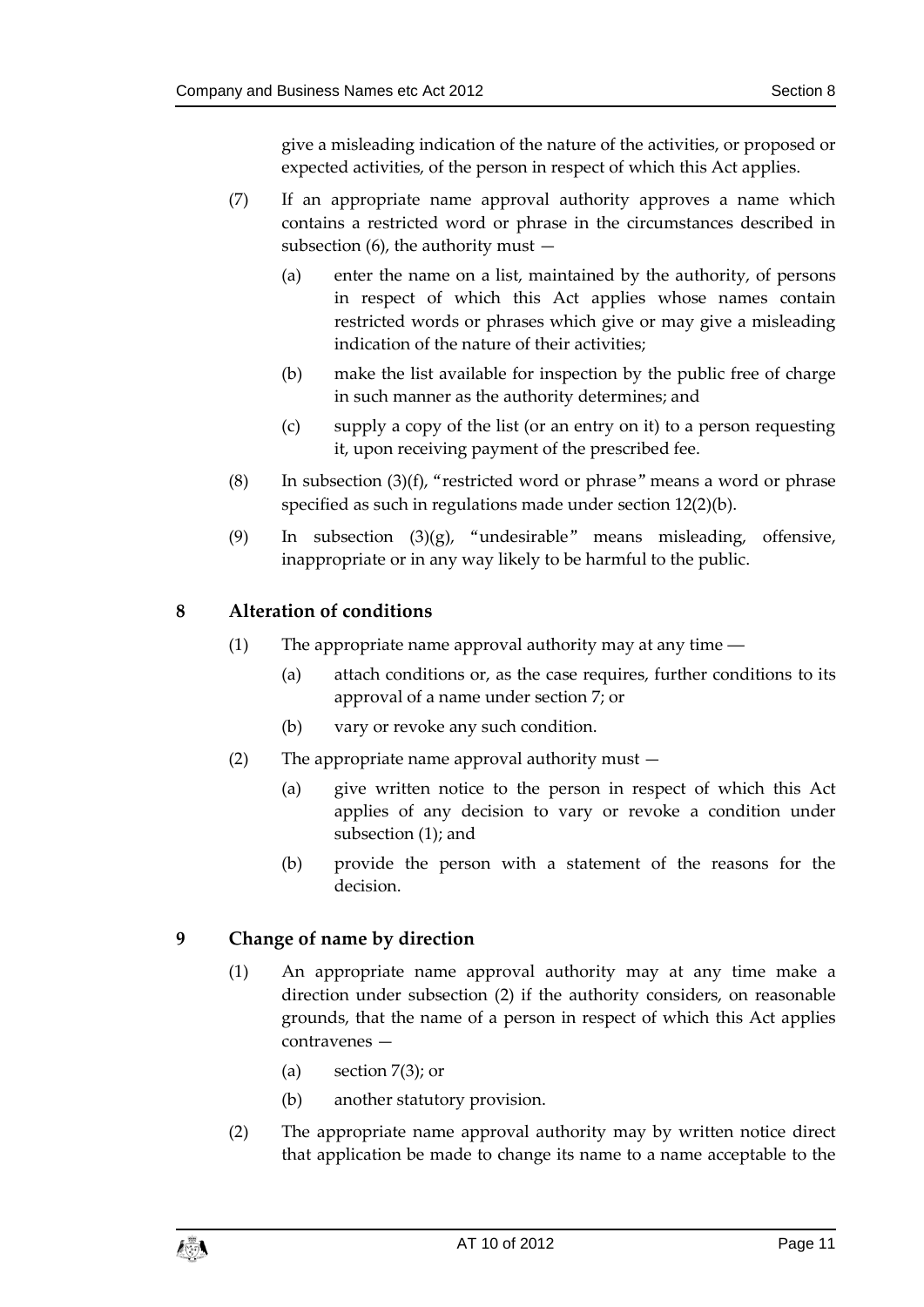appropriate name approval authority on or before a date specified in the notice, which must be not less than 21 days after the date of the notice.

- (3) A direction under subsection (2) must state the reasons for the direction.
- (4) An application to change the name on or before the date specified in the notice must include, or be accompanied by, an application for name approval under section [6.](#page-8-0)
- <span id="page-11-0"></span>(5) If no such application is made, the appropriate name approval authority may revoke the name and assign a new name acceptable to the appropriate name approval authority.
- (6) If the appropriate name approval authority assigns a new name under subsection (5), the appropriate name approval authority must ―
	- (a) register the change of name; and
	- (b) issue a certificate of change of name to the person in respect of which this Act applies.
- (7) A change of the name under this section ―
	- (a) takes effect from the date of the certificate of change of name;
	- (b) does not affect any rights or obligations of the person in respect of which this Act applies, or any legal proceedings by or against the person, and any legal proceedings that have been commenced against the person under a former name may be continued under the new name;
	- (c) unless a statutory provision elsewhere provides otherwise, is not to be regarded as an amendment to the constitutional documents of the person; and
	- (d) has effect whether or not the name of the person could otherwise be changed but for this section.
- (8) In subsection  $(7)(c)$ , "constitutional documents" includes  $-$ 
	- (a) a company's memorandum and articles of association;
	- (b) a limited liability company's articles of organisation;
	- (c) a limited partnership's partnership deed;
	- (d) a foundation's foundation instrument or foundation rules;
	- (e) documents and records analogous to those mentioned in paragraphs (a) to (d).
- (9) The Treasury may by order amend subsection (8) to add documents to or remove documents from the list of constitutional documents.
- (10) An order under subsection (9) may not come into operation unless it is approved by Tynwald.

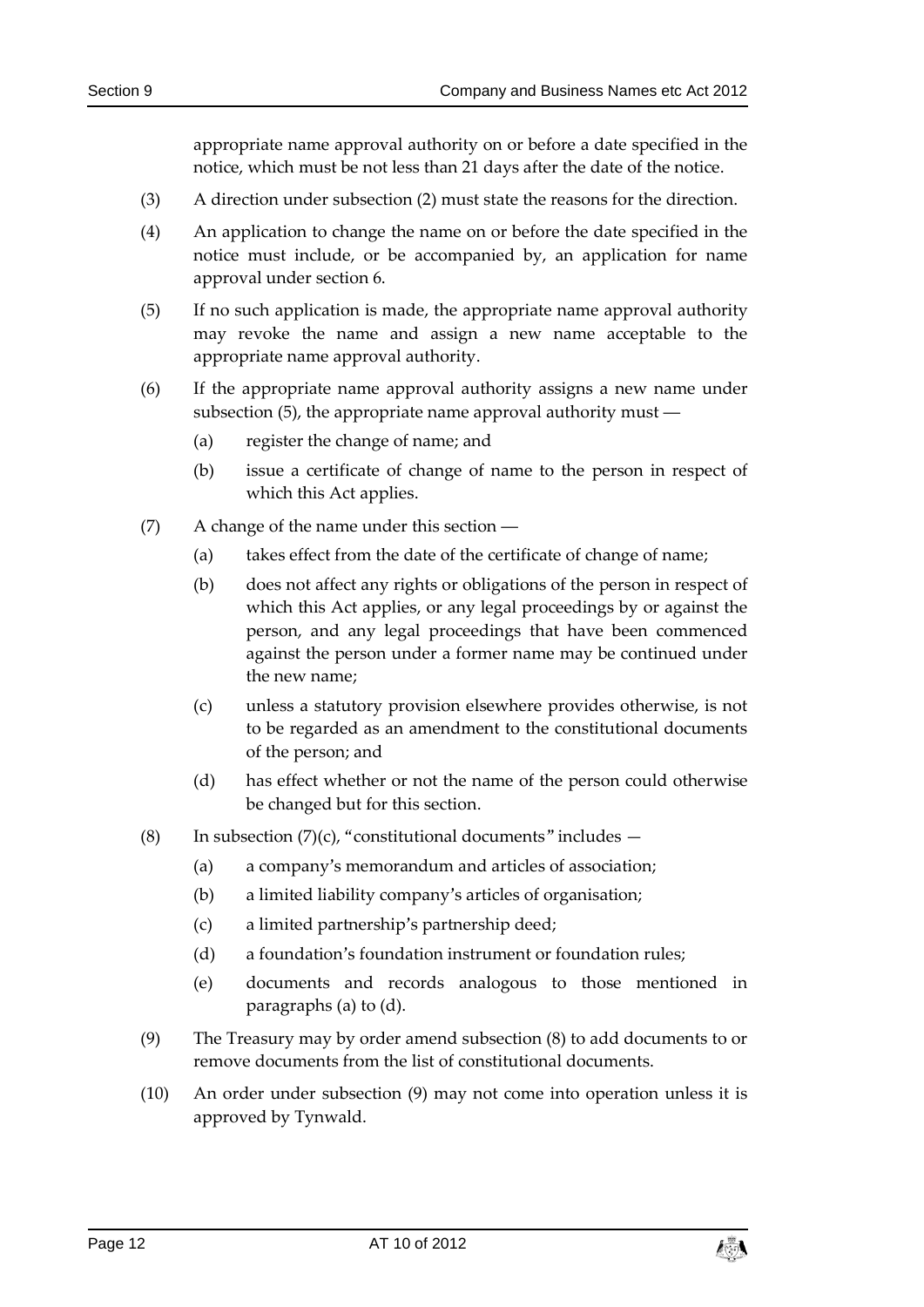### <span id="page-12-0"></span>**10 Application to reserve name**

- (1) This section applies if
	- (a) a person is considering incorporating, forming or otherwise establishing (or intends to incorporate, form or otherwise establish) a person who, upon such incorporation, formation or establishment, would be a person in respect of which this Act applies; or
	- (b) a person in respect of which this Act applies is considering or intends to change the person's name.
- (2) An application may be made to the appropriate name approval authority to reserve a name for future adoption by the person in respect of which this Act applies.
- (3) An application under subsection  $(2)$ 
	- (a) is to be made by the person required by the appropriate name approval authority;
	- (b) is to be in such form as is required by the appropriate name approval authority; and
	- (c) must be accompanied by
		- (i) such documents and information as the appropriate name approval authority requires; and
		- (ii) the prescribed fee.
- (4) A fee paid under subsection  $(3)(c)(ii)$  is non-refundable, regardless as to whether or not the name is reserved.
- <span id="page-12-1"></span>(5) The appropriate name approval authority must either reserve the name or refuse to reserve it.
- (6) The appropriate name approval authority must refuse to reserve a name if the appropriate name approval authority considers that the name would contravene section [7\(3\)](#page-9-1) in the event that an application under section [6](#page-8-0) were made.
- (7) If the name contains a restricted word or phrase (see section  $7(8)$ ), the appropriate name approval authority must consult in the manner required by section [7\(3\)\(](#page-9-1)f).
- (8) The appropriate name approval authority must
	- (a) give written notice to the applicant of any decision under subsection (5) to refuse the application; and
	- (b) provide the applicant with a statement of the reasons for the decision.
- (9) Reservation under this section is for a period of 3 months.
- (10) However, further applications under subsection (2) may be made to reserve the name for further periods of 3 months.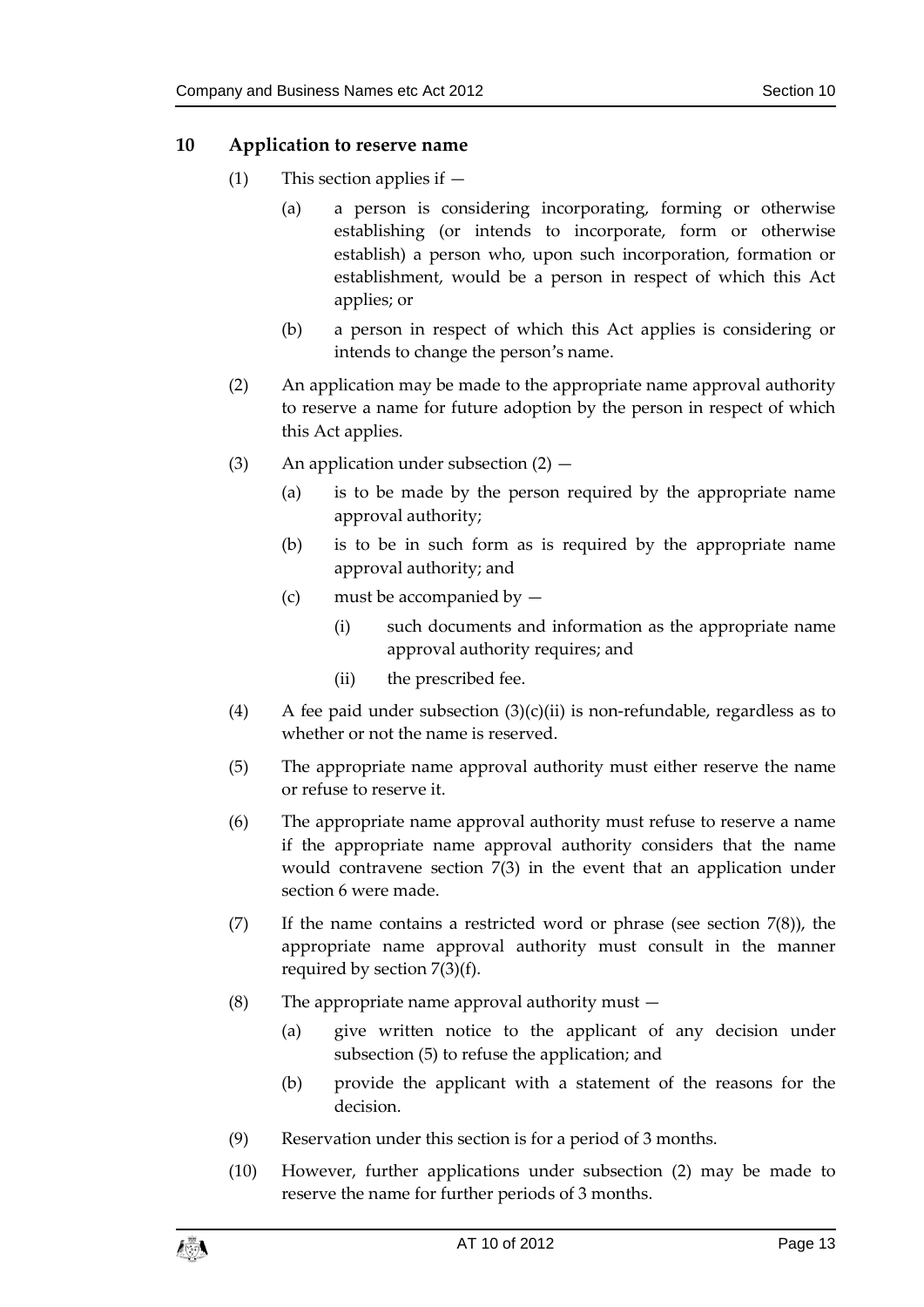- (11) Reservation under this section does not affect the powers of the appropriate name approval authority under sections [6](#page-8-0) t[o 8.](#page-10-0)
- (12) In particular, the appropriate name approval authority may attach conditions to its approval of a name at the time application is made under section [6](#page-8-0) or at any time after that.

# <span id="page-13-0"></span>**11 Appeals**

- (1) A person specified in subsection (2) may appeal to the High Court, in accordance with rules of court, in the circumstances specified in subsection (3).
- (2) The persons are
	- (a) a person who has made an application under section [6;](#page-8-0)
	- (b) a person who has made an application under section [10;](#page-12-0)
	- (c) a person in respect of which this Act applies.
- (3) The circumstances are that the person is aggrieved by a decision of the appropriate name approval authority to —
	- (a) approve the name subject to conditions (see section  $7(1)(b)$ );
	- (b) refuse to approve the name (see section  $7(1)(c)$ );
	- (c) make a name approval subject to conditions or further conditions (see section  $8(1)(a)$ ); or
	- (d) vary or revoke a condition (see section  $8(1)(b)$ );
	- (e) make a direction to change name (see section [9\(2\)\)](#page-10-4);
	- (f) assign a new name (see section [9\(5\)\)](#page-11-0); or
	- (g) refuse to reserve a name (see section  $10(5)$ ).
- (4) On the determination of the appeal the Court must confirm, vary or revoke the decision in question.
- (5) The variation or revocation of a decision does not affect the previous operation of that decision or anything duly done or suffered under it.
- (6) A decision of the Court on an appeal under this section is binding on the appropriate name approval authority and the appellant.
- (7) The Treasury may by order amend subsections (2) and (3) to  $-$ 
	- (a) add persons to or remove persons from the list of persons in subsection (2); or
	- (b) add circumstances to or remove circumstances from the list of circumstances in subsection (3).
- (8) An order under subsection (7) may not come into operation unless it is approved by Tynwald.

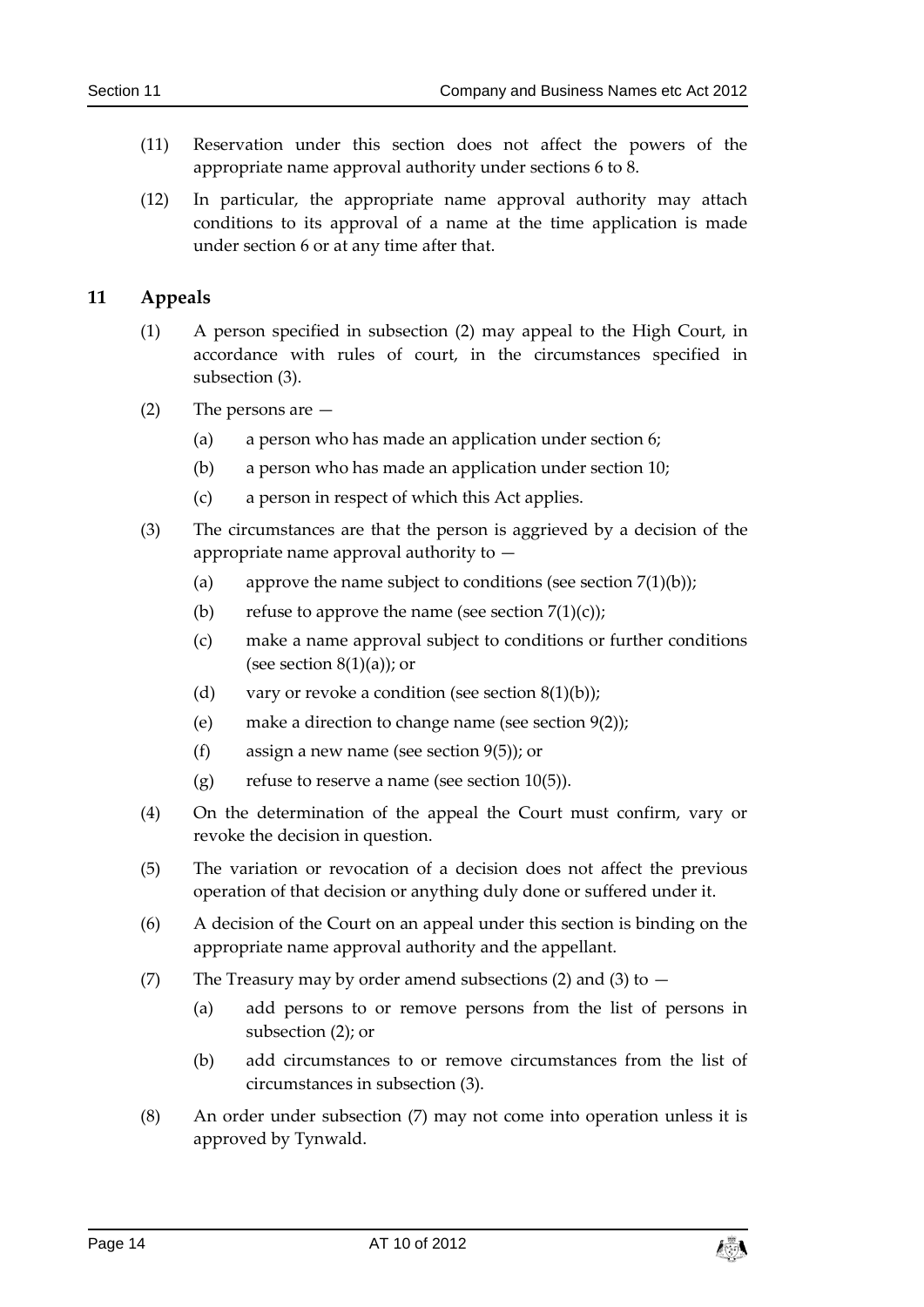# <span id="page-14-0"></span>**12 Regulations**

- (1) The Treasury may make regulations about the operation of any provision of this Act.
- <span id="page-14-2"></span>(2) Without limiting subsection (1), the regulations may  $-$ 
	- (a) specify persons who may make applications under sections [6](#page-8-0) and [10;](#page-12-0)
	- (b) specify restricted words and phrases for the purposes of section  $7(3)(f)$  $7(3)(f)$ ;
	- (c) prescribe fees for the purposes of sections [6,](#page-8-0) 7 and [10;](#page-12-0)
	- (d) specify times when applications under sections [6](#page-8-0) and [10](#page-12-0) are to be made and determined;
	- (e) specify persons as consultees for the purposes of section  $7(3)(f)$ ;
	- (f) modify a provision of an enactment which is inconsistent with a provision of this Act, or which is unnecessary or requires modification as a consequence of a provision of this Act;
	- (g) permit a person to exercise a discretion in dealing with any matter;
	- (h) exempt a person (or class or persons) from any of the provisions of this Act;
	- (i) modify the application of this Act in respect of a person (or class or persons);
	- (j) make incidental, supplemental, consequential, transitional or saving provisions.
- (3) Regulations must be laid before Tynwald as soon as practicable after they are made if the regulations do no more than —
	- (a) specify restricted words and phrases for the purposes of section *[7\(3\)](#page-9-1)*(f); or
	- (b) prescribe fees for the purposes of section[s 6,](#page-8-0) 7 and [10.](#page-12-0)
- (4) Other regulations under this section may not come into operation unless they are approved by Tynwald.
- (5) Nothing in this section limits the application of section 26 of the *Interpretation Act 1976*<sup>11</sup> .

# <span id="page-14-1"></span>**13 Amendments**

- (1) The amendments to the enactments specified in the Schedule have effect.
- (2) This section and the Schedule are automatically repealed ―
	- (a) on the day after the promulgation of this Act; or

1

 $11$  c.20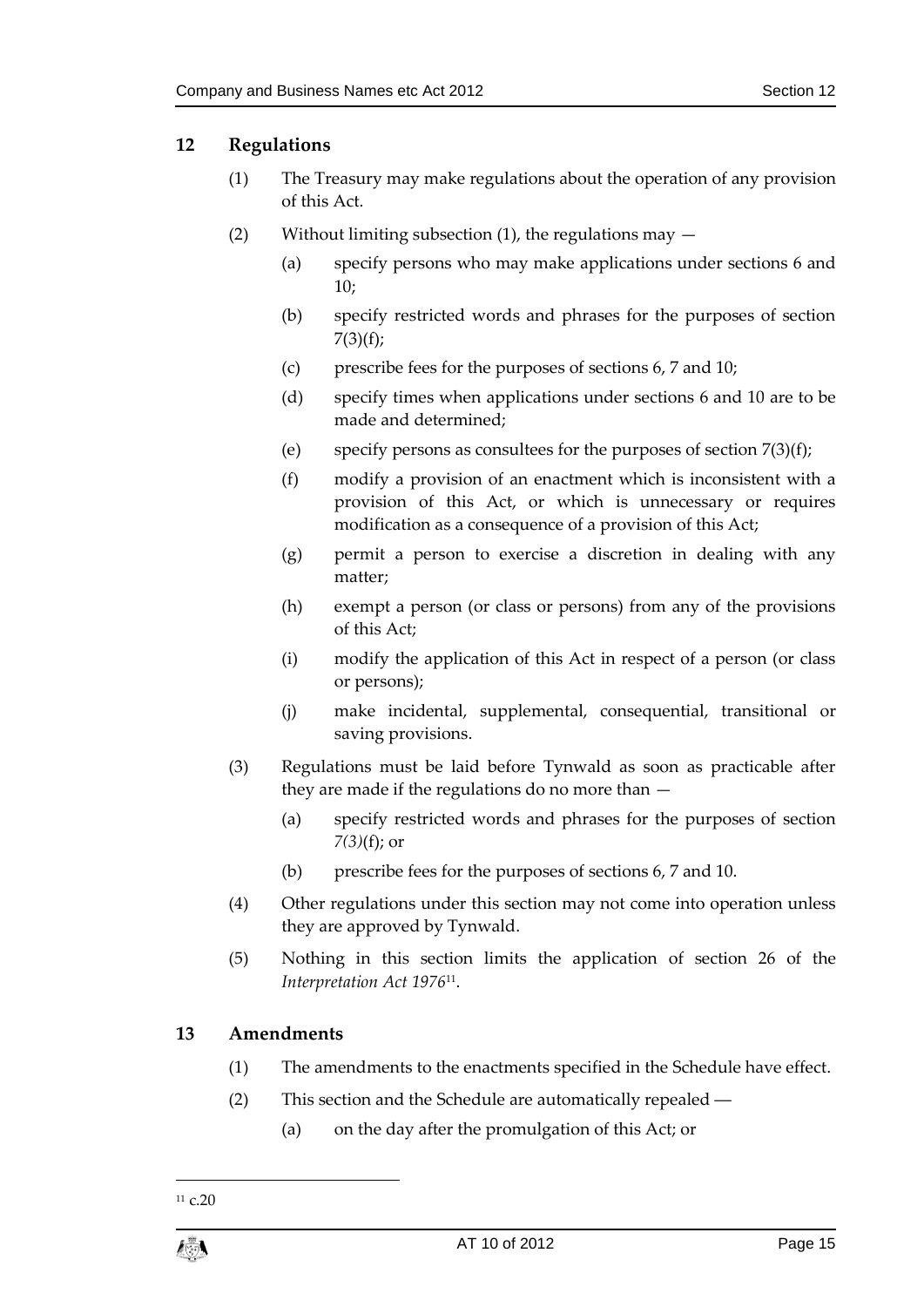- (b) if all the provisions of this Act are not in operation on its promulgation, on the day after the last provision is brought into operation.
- (3) However, the repeal does not affect the continuing operation of any amendments to enactments made by this section and the Schedule.

# <span id="page-15-0"></span>**14 Savings**

- (1) This Act is additional to and its provisions do not derogate from provisions contained in other enactments pertaining to the names of persons in respect of which this Act applies.
- (2) This Act applies in relation to applications referred to in section [5\(1\)](#page-6-1) occurring after section [5](#page-6-0) comes into operation.
- (3) However, sections [8](#page-10-0) and [9](#page-10-1) also have effect in respect of the names of persons in respect of which this Act applies which were approved prior to the commencement of those sections.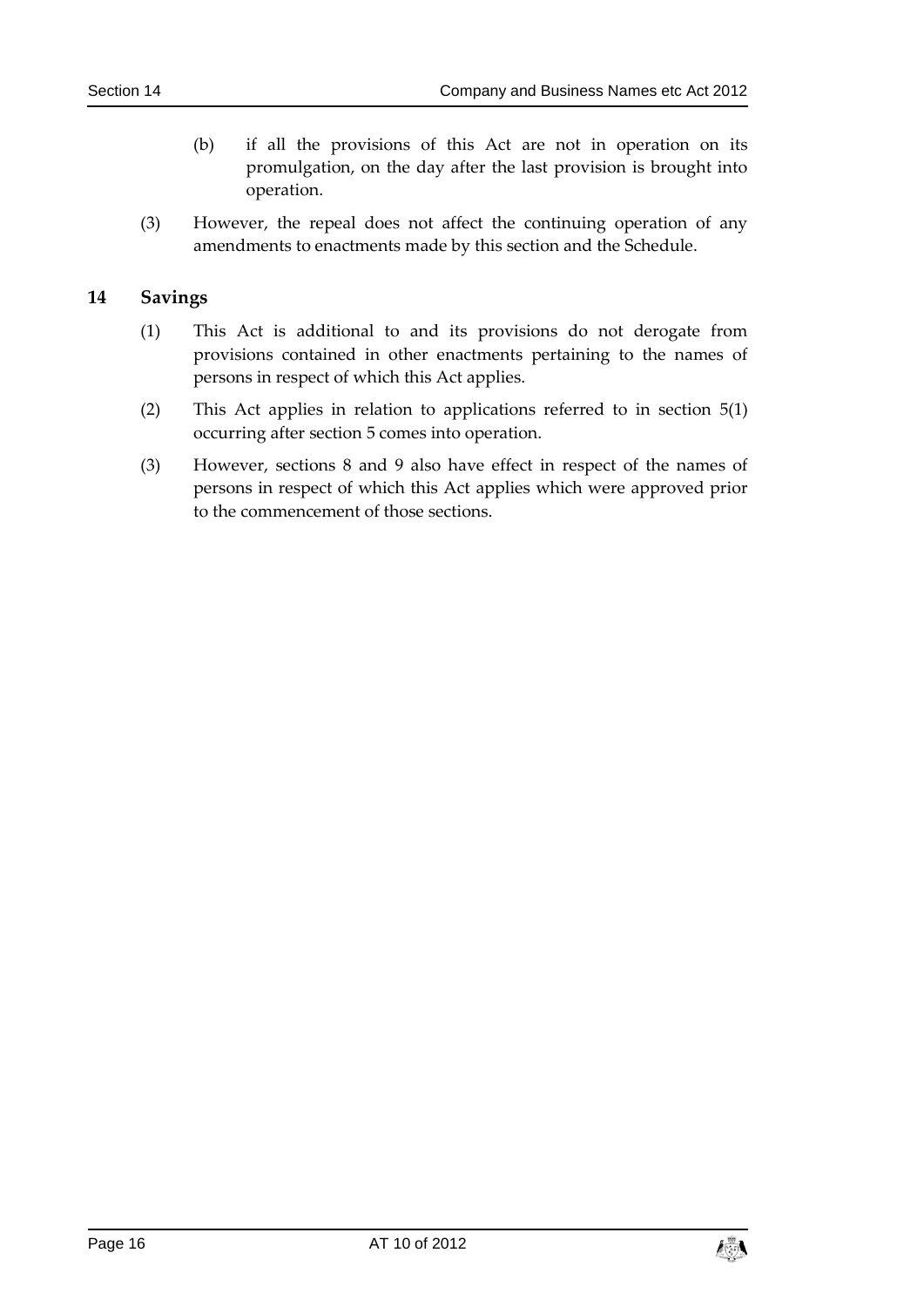#### **SCHEDULE**

#### [Section 13]

### **AMENDMENT OF ENACTMENTS**

### <span id="page-16-1"></span><span id="page-16-0"></span>**1 Industrial and Building Societies Act 1892**

- (1) The *Industrial and Building Societies Act 1892<sup>12</sup> is amended as follows.*
- (2) For section  $9(3)$  substitute  $-$ 
	- « (3) The *Company and Business Names etc Act 2012* has effect in respect of the names of societies and companies registered under this Part.
	- (3A) The requirements of that Act are additional to the requirements of this Act.<sup>D</sup>

# **2 Partnership Act 1909**

- $T$  The *Partnership Act* 1909<sup>13</sup> is amended as follows.
- (2) For section 50A substitute —

# **«50ARequirement for name approval**

- (1) The *Company and Business Names etc Act 2012* has effect in respect of the names of limited partnerships registered under this Part.
- (2) The requirements of that Act are additional to the requirements of this Part.
- (3) In section 51(1)(a), after "the firm name" insert  $\mathbf{m}$  (such a change being subject to compliance with the requirements of the *Company and Business Names etc Act 2012»*.
- (4) Consequent upon the substitution in sub-paragraph (2), section 25 of the *Companies etc (Amendment) Act 2003*<sup>14</sup> is repealed.

# **3 Registration of Business Names Act 1918**

- (1) The *Registration of Business Names Act 1918*<sup>15</sup> is amended as follows.
- (2) In section 5(1)(a), after "The business name" insert  $\mathbf{\mathfrak{m}}$  (which must comply with the requirements of the *Company and Business Names etc Act 2012»*.

 $\overline{a}$ 

<sup>12</sup> VI p.405 <sup>13</sup> VIII p.327 <sup>14</sup> c.16

<sup>15</sup> X p.279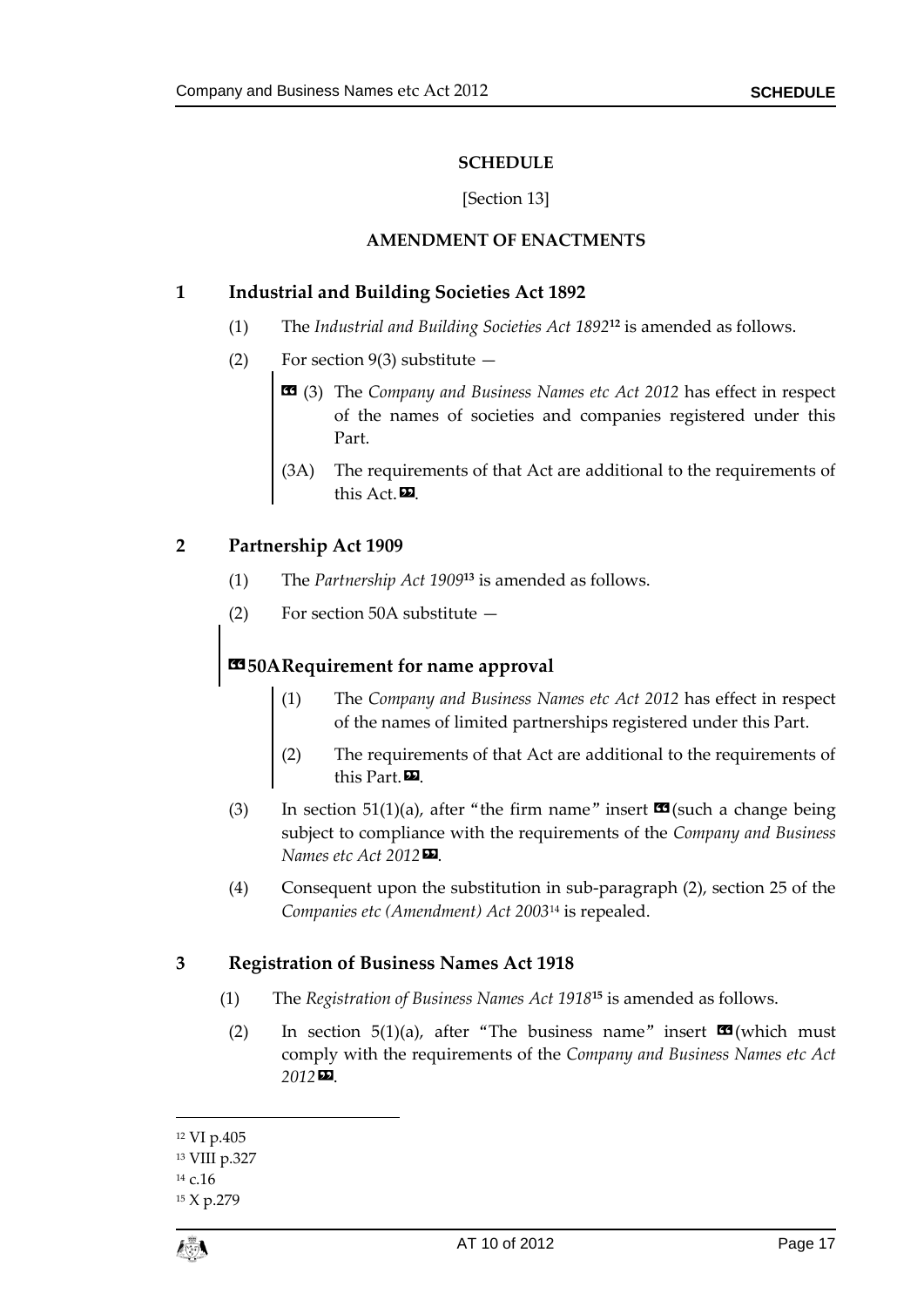(3) For section 16 substitute —

# **«16 Requirement for name approval**

- (1) The *Company and Business Names etc Act 2012* has effect in respect of business names registered under this Act.
- (2) The requirements of that Act are additional to the requirements of this Act. $\mathbf{E}$ .
- (4) Consequent upon the substitution in sub-paragraph (3), section 24 of the *Companies, etc. (Amendment) Act 2003* is repealed.

#### **4 Companies Act 1931**

- (1) The *Companies Act* 1931<sup>16</sup> is amended as follows.
- (2) For section 17 substitute —

# **«17 Requirement for name approval**

- (1) The *Company and Business Names etc Act 2012* has effect in respect of the names of companies registered under this Act.
- (2) The requirements of that Act are additional to the requirements of this Act.
- (3) In section 19(1), for "signified in writing" substitute  $\blacksquare$  given in accordance with the *Company and Business Names etc Act 2012»*.
- (4) Section 19(2) to (2B) is repealed.
- (5) For section 313A(1) to (3) substitute  $-$ 
	- « (1) The *Company and Business Names etc Act 2012* has effect in respect of the name of an oversea company which is required to be registered under this Part.
	- (2) An oversea company may not be registered under this Part by its corporate name (the name under which it is registered in its jurisdiction of incorporation) if —
		- (a) its corporate name contravenes section 7(3) of the *Company and Business Names etc Act 2012*; or
		- (b) an application under section 6 of that Act for the approval of its corporate name is otherwise refused.
	- (3) If subsection (2) precludes an oversea company from being registered by its corporate name —
		- (a) the company may be registered under this Part by a name which is different to its corporate name (subject to

-



<sup>16</sup> XIII p.235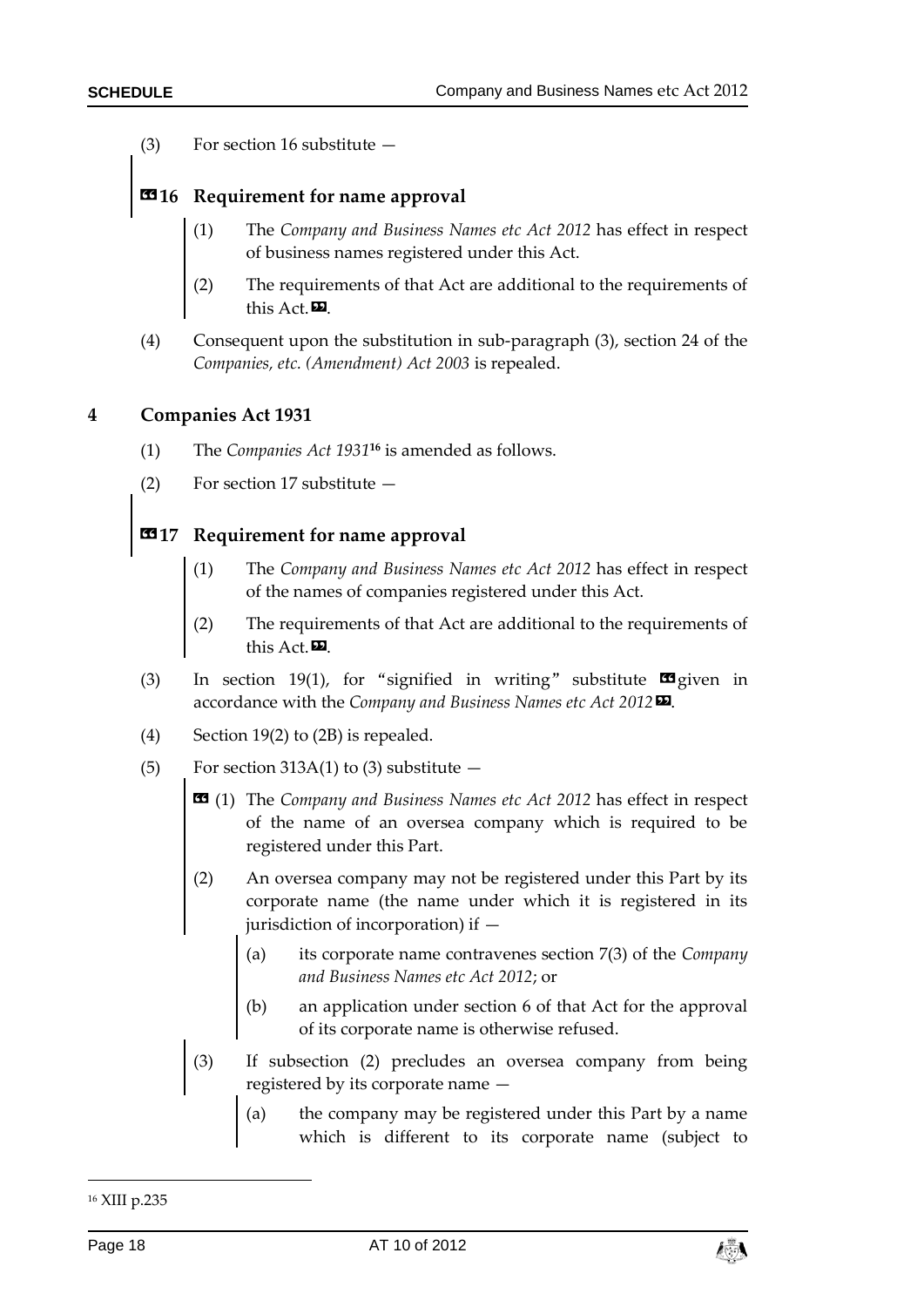complying with the requirements of the *Company and Business Names etc Act 2012*); and

- (b) the company may only carry on business in the Island under the name by which it is registered under this Part. $\boldsymbol{\mathsf{\Xi}}$ .
- (6) In section 313A(4), for "registered under subsection (3)" substitute **E** registered under this Part<sup>D</sup>.
- (7) For section 313A(5) substitute  $-$ 
	- $\bullet$  (5) Nothing in this section invalidates a transaction entered into by an oversea company.<sup>20</sup>.
- (8) Section 313A(6) is repealed.
- (9) In section 313A(7), for "contravenes subsection (5)" substitute  $\mathbf{\Omega}$  contravenes subsection (3)(b) $\mathbf{\Omega}$ .
- (10) Consequent upon the substitution in sub-paragraph (2), section 1 of the *Companies, etc. (Amendment) Act 2003* is repealed.
- (11) Consequent upon the repeal in sub-paragraph (4), section 1 of the *Companies Act 1968***<sup>17</sup>** is repealed.

# **5 Industrial and Building Societies (Amendment) Act 1955**

- (1) The *Industrial and Building Societies (Amendment) Act 1955<sup>18</sup> is amended as* follows.
- (2) For section 1(1) substitute  $-$ 
	- « (1) The *Company and Business Names etc Act 2012* has effect in respect of the names of societies and companies registered under the Industrial and Building Societies Acts 1892 to 1955.
	- (1A) The requirements of that Act are additional to the requirements of those Acts.<sup>92</sup>.

# **6 Limited Liability Companies Act 1996**

- (1) The *Limited Liability Companies Act* 1996<sup>19</sup> is amended as follows.
- (2) For section 3(3) and (4) substitute  $-$ 
	- « (3) The *Company and Business Names etc Act 2012* has effect in respect of the names of limited liability companies which are formed under this Act.
	- (4) The requirements of that Act are additional to the requirements of this Act.

<sup>1</sup> <sup>17</sup> XX p.413 <sup>18</sup> XVIII p.614 <sup>19</sup> c.19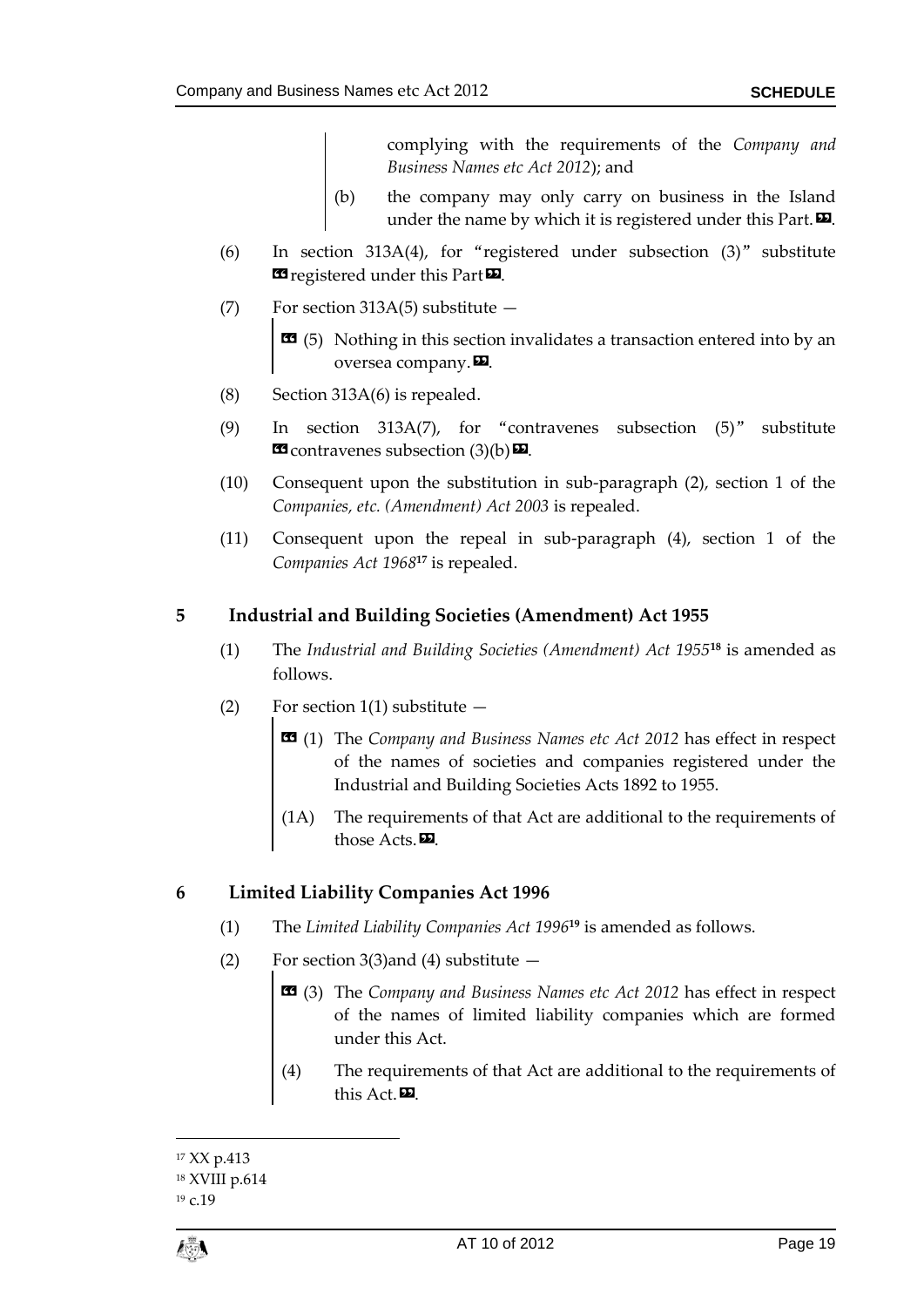- (3) Section 3(5) to  $(7)$  is repealed.
- (4) In section 7(6), after "subsection  $(5)$ " insert  $\mathbb{Z}$ , and subject to compliance with the requirements of the *Company and Business Names etc Act 2012*,».

#### **7 Companies Act 2006**

- (1) The *Companies Act* 2006<sup>20</sup> is amended as follows.
- (2) For section 12 substitute —

# **«12 Requirement for name approval**

- (1) The *Company and Business Names etc Act 2012* has effect in respect of the names of companies registered under this Act.
- (2) The requirements of that Act are additional to the requirements of this Act.<sup>20</sup>.
- (3) In section 14(1), after "Subject to its articles" insert  $\blacksquare$  and subject also to compliance with the requirements of the Company and Business Names etc Act 2012<sup>D</sup>.
- (4) In section 14(3), for "under section 12" substitute  $\mathbf{\mathfrak{B}}$  in accordance with the *Company and Business Names etc Act 2012*».
- (5) Sections 15 to 18 are repealed.

#### **8 Foundations Act 2011**

- $T$  The *Foundations Act 2011*<sup>21</sup> is amended as follows.
- (2) For section  $6(2)$  and (3), substitute  $-$ 
	- « (2) The *Company and Business Names etc Act 2012* has effect in respect of the names of foundations established under this Act.
	- (3) The requirements of that Act are additional to the requirements of this Act.<sup>D.</sup>
- (3) In section 6(6), for "must not contravene subsection (2)" substitute  $\blacksquare$  must be approved in accordance with the *Company and Business Names etc Act 2012»*.
- (4) Section 6(7) to (9) is repealed.
- (5) In section 32(1)(a), for "contravenes section 6(2)" substitute  $\Omega$  contravenes the requirements of the *Company and Business Names etc Act 2012»*.
- (6) In section 32(4)(a), for "does not contravene section  $6(2)$ " substitute  $\blacksquare$  does not contravene the requirements of the *Company and Business Names etc Act 2012»*.



<sup>1</sup> <sup>20</sup> c.13

 $21 c.17$